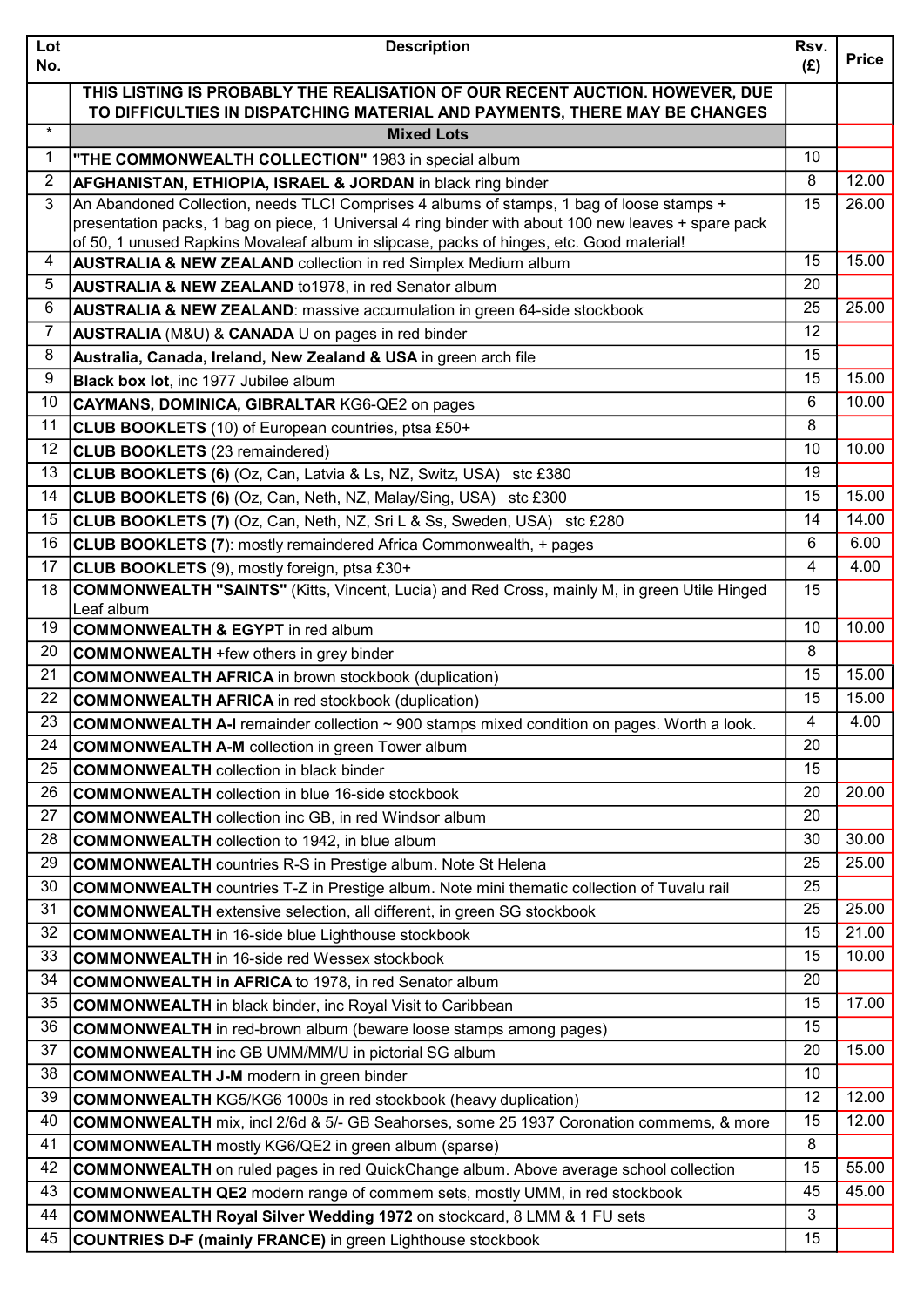| 46 | <b>Countries F-M</b> mixed lot in purple arch file                                                                                                            | 10               | 8.00  |
|----|---------------------------------------------------------------------------------------------------------------------------------------------------------------|------------------|-------|
| 47 | Early - mid C20th world in old style tall album                                                                                                               | 12               | 12.00 |
| 48 | <b>ESTONIA &amp; LATVIA</b> about 250 pre-war stamps, in small blue stockbook stc £125                                                                        | 15               |       |
| 49 | <b>EUROPE &amp; SCANDINAVIA</b> in red Stamford album                                                                                                         | 10               |       |
| 50 |                                                                                                                                                               | $\overline{7}$   | 7.00  |
| 51 | <b>EUROPE</b> (inc Dnmk, Italy, Neth, Norway) in stockbook, club booklets, some on piece, in blue bag                                                         | 4                | 4.00  |
|    | <b>EUROPE</b> on loose leaves (Greece, Ireland, Switzerland)                                                                                                  |                  |       |
| 52 | <b>EUROPE, RUSSIA</b> and extras in blue Chinese style stockbook                                                                                              | 25               | 25.00 |
| 53 | <b>EUROPEAN</b> (mainly) U-FU, + few GB KG6 M, in a small Franks white ice cream container                                                                    | 3                | 3.00  |
| 54 | <b>FOREIGN A-I</b> in red binder                                                                                                                              | 10               |       |
| 55 | <b>FOREIGN C-G</b> on pages - mostly earlies                                                                                                                  | 6                |       |
| 56 | <b>FOREIGN</b> in 2 circulated club books, PTSA £150                                                                                                          | 15               |       |
| 57 | <b>FOREIGN J-V</b> in black binder                                                                                                                            | 10               |       |
| 58 | <b>FOREIGN</b> M collection in blue stockbook                                                                                                                 | 15               | 15.00 |
| 59 | <b>FOREIGN</b> mix, 100s of stamps off paper, in plastic box                                                                                                  | 5                | 5.00  |
| 60 | FRANCE (+ colonies), MONACO & SWITZERLAND in black album                                                                                                      | 40               |       |
| 61 | <b>FRENCH COLONIES U on 8 stockcards</b>                                                                                                                      | 8                |       |
| 62 | <b>FRENCH COLONIES, some on pages, also in bags.</b>                                                                                                          | $\boldsymbol{9}$ | 9.00  |
| 63 | <b>GB &amp; COMMONWEALTH</b> in red album                                                                                                                     | 20               | 20.00 |
| 64 | GB & Commonwealth (sparse) in Selby album                                                                                                                     | 4                |       |
| 65 | <b>GB &amp; COMMONWEALTH</b> collection in medium red album                                                                                                   | 8                |       |
| 66 | GB & World covers/presentation packs in black binder                                                                                                          | 15               |       |
| 67 | <b>GB &amp; World in red Albany binder</b>                                                                                                                    | 10               |       |
| 68 |                                                                                                                                                               | 3                | 3.00  |
| 69 | GB & WORLD mix in old red M&S tin: much on paper, + several packets off paper.                                                                                | 15               | 15.00 |
| 70 | <b>GB + COMMONWEALTH</b> in black Simplex album                                                                                                               | 25               | 25.00 |
|    | <b>GB + WORLD</b> in maroon Simplex Blank album                                                                                                               |                  |       |
| 71 | GLORY BOX (red): with covers, presentation packs, stockbook, & more                                                                                           | 10               | 10.00 |
| 72 | GLORY BOX: 100s of GB and Australia on piece, a few GB & Oz covers, and more. Should be fun!                                                                  | 3                | 8.00  |
| 73 | Glory Box: 32 side stockbook vgc with over £16 of UMM QE2 & 2 x 1d reds, 35+ FD & Commem                                                                      | 14               | 14.00 |
| 74 | covers (1 House of Commons), stockcards, bags, some Prinz mounts, etc. In Hotter shoe box<br><b>GLORY BOX:</b> 4 albums + loose stamps, in Salomon Sports box | 30               | 30.00 |
| 75 | GLORY BOX: much GB, inc KE7 defs, QE2 UMM (face value £8), etc. in Clarks shoebox                                                                             | 5                | 12.00 |
| 76 | GLORY BOX: variety of World stamps in envelopes, GB (stamps, FDCs, PS), Sri Lanka (incl m/s),                                                                 | 10               |       |
|    | even an Iranian PTT publication on commems 1949-56                                                                                                            |                  |       |
| 77 | HONG KONG (mostly) + world in pictorial stockbook - much duplication                                                                                          | 8                | 12.00 |
| 78 | KG6 Silver Wedding commems: 26 M/U stamps from Commonwealth countries                                                                                         | 7                |       |
| 79 | <b>LATIN AMERICA</b> in elderly Schaubek stockbook                                                                                                            | 3                |       |
| 80 | <b>MALAYA &amp; MALDIVES</b> modern in red Simplex album                                                                                                      | 15               |       |
| 81 | Mix of stamps, modest preponderance of Belgium, in square brown carton                                                                                        | 8                | 8.00  |
| 82 | MYSTERY BOX: huge quantity, unknown and unsorted, in white Aviko box                                                                                          | 15               | 23.00 |
| 83 | <b>NEW ZEALAND</b> M&U and GB M (mainly) decimal, in black binder                                                                                             | 40               | 40.00 |
| 84 | OMNIBUS collections: 1946 KG6 Victory (50) & 1953 QE2 Coronation (30), M&U on 3 sides stockcard                                                               | 5                | 5.00  |
| 85 | SPAIN, ITALY, SWITZERLAND, FRENCH COLONIES, & GB in blue Schaubek album                                                                                       | 30               |       |
|    |                                                                                                                                                               | 3                | 7.00  |
| 86 | <b>WEST INDIES &amp; HONG KONG</b> (25 stamps) on stockcard                                                                                                   | 15               | 15.00 |
| 87 | <b>WEST INDIES</b> selection of several hundred M & U, some with watermark variety, on pages                                                                  |                  | 10.00 |
| 88 | <b>WESTERN EUROPE</b> (mainly): thousands of stamps in round red 'Celebrations' box                                                                           | 10               |       |
| 89 | <b>WORLD</b> accumulation of 1500+ off paper, in plastic date box                                                                                             | 5                |       |
| 90 | <b>WORLD</b> collection in 2 red albums                                                                                                                       | 25               |       |
| 91 | <b>WORLD</b> collection in 3 small albums                                                                                                                     | 10               |       |
| 92 | WORLD collection in 4 youthful albums. A lot of stamps!                                                                                                       | 6                |       |
| 93 | <b>WORLD</b> collection in 5 stockbooks                                                                                                                       | 14               | 14.00 |
| 94 | <b>WORLD</b> collection in Errimar Simplified album                                                                                                           | 3                |       |
| 95 | <b>WORLD</b> collection in green "Album"                                                                                                                      | 15               |       |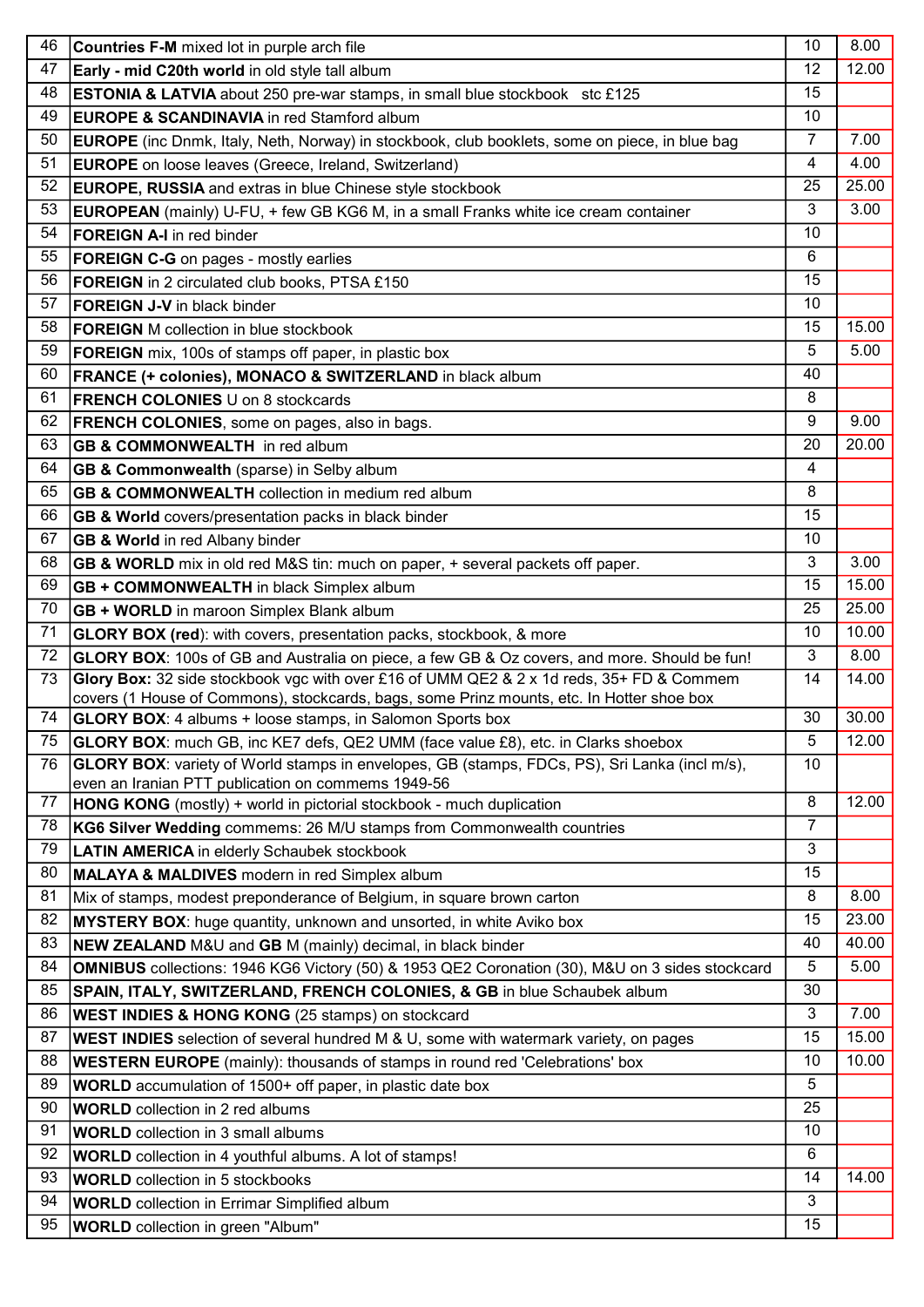| 96  | <b>WORLD</b> collection in packed green Devon album, mainly U but many LMM. Noted: China from junks to  | 30               | 35.00 |
|-----|---------------------------------------------------------------------------------------------------------|------------------|-------|
| 97  | 1977 (some nice M). France, Germany, Scandinavia, Switz., USA, Herm well represented.                   | 30               |       |
| 98  | <b>WORLD</b> collection in Simplex Blank medium album                                                   | 20               |       |
| 99  | <b>WORLD</b> collection in well filled red Movaleaf album                                               | 9                | 9.00  |
|     | <b>WORLD</b> collection of 3 home-made albums + bits, in brown box                                      |                  |       |
| 100 | <b>WORLD</b> collection of presentation packs and blocks in plastic bag                                 | 6                |       |
| 101 | <b>WORLD</b> collections (mainly pre-1970?) in 3 Ace Britannia albums                                   | 8                |       |
| 102 | <b>WORLD</b> collections in 7 albums, in brown "candlemaking" box                                       | $\overline{7}$   |       |
| 103 | <b>WORLD</b> collections in Amherst and Swiftsure albums                                                | 6                |       |
| 104 | <b>WORLD</b> crammed into green shoebox                                                                 | 20               | 20.00 |
| 105 | <b>WORLD</b> earlies in damaged Victory album                                                           | $\overline{7}$   |       |
| 106 | WORLD eclectic mix in 5 albums/stockbooks (one good Lighthouse), in Portuguese Rose box                 | $\boldsymbol{9}$ | 9.00  |
| 107 | <b>WORLD GLORY BOX in blue Clarks shoebox</b>                                                           | 5                |       |
| 108 | <b>WORLD H-Z</b> collection in red Ace Britannia album                                                  | 10               |       |
| 109 | <b>WORLD</b> in "Improved" album, sparse but with packets of Austria, World, and better Commonwealth    | 3                | 3.00  |
| 110 | <b>WORLD</b> in "Lincoln" album, mainly early 20th century                                              | $\overline{7}$   | 7.00  |
| 111 | WORLD in "Queen" album c.1897, good condition, lightly filled, good material                            | $\overline{7}$   | 7.00  |
| 112 | <b>WORLD</b> in 2 albums: noted Malta KG6 set (inc 1/- to 10/-) MM & Malaya BMA o/ps                    | 9                |       |
| 113 | <b>WORLD</b> in 3 SG albums                                                                             | 9                |       |
| 114 | <b>WORLD</b> in 5 schoolboy albums/stockbooks, in black shoebox                                         | 7                |       |
| 115 | <b>WORLD</b> in brown cardboard box                                                                     | 5                |       |
| 116 | <b>WORLD</b> in Christmas tin                                                                           | $\overline{4}$   | 4.00  |
| 117 | <b>WORLD</b> in green Lighthouse stockbook                                                              | 10               |       |
| 118 | <b>WORLD</b> in Liberty album, note China/Taiwan. Some cellotape mounts                                 | 16               | 16.00 |
| 119 | <b>WORLD</b> in nice Rapid album, few stamps, incl China                                                | 8                |       |
| 120 | <b>WORLD</b> in red "Stamp Album and Atlas"                                                             | 3                |       |
| 121 | <b>WORLD</b> in red Lighthouse stockbook                                                                | 3                | 3.00  |
| 122 | <b>WORLD</b> mix (no GB or Commonwealth) on neatly cut paper, in black Fox's tin                        | 3                | 6.00  |
| 123 | <b>WORLD</b> mix 1000+ stamps in large Moshulu shoe box                                                 | 25               | 25.00 |
| 124 | <b>WORLD</b> mix in popcorn tub                                                                         | 10               |       |
| 125 | <b>WORLD</b> mix in popcorn tub                                                                         | 11               |       |
| 126 | <b>WORLD</b> mix in red "Philatelia" album                                                              | 15               |       |
| 127 | <b>WORLD</b> mix on/off paper in popcorn tub                                                            | 10               |       |
| 128 | <b>WORLD</b> mix, many 100s, in small brown box                                                         | 5                | 5.00  |
| 129 | <b>WORLD</b> mix, some good GB (inc few M decimal packs), much Australia, In dark green Hotter shoe box | 10               | 10.00 |
| 130 | WORLD, if not GALACTIC aggregation in red box. Content unsorted and unknown.                            | 8                | 8.00  |
|     | <b>Accessories</b>                                                                                      |                  |       |
| 131 | "Collector's Range" white 22-ring stockbook, with 18 double-sided black leaves                          | 3                | 7.00  |
| 132 | "SHIPS" thematic catalogue, SG ed 3, 2001. Excellent condition                                          | 4                |       |
| 133 | 4 red A3 binders, 20 pockets each, useful for sheets, m/s, commemorative material, etc. In Jaffa box    | 15               | 15.00 |
| 134 | <b>BRUSDEN WHITE AUSTRALIA Specialist Catalogues</b> , 2002 ed., Decimal 1 (1966-75) & Decimal 3        | 10               | 10.00 |
|     | (1992-2001). Absolute bargain!                                                                          |                  |       |
| 135 | CANADA SG printed album as new, vol 2 1991-2004                                                         | 10               | 22.00 |
| 136 | <b>CANADA</b> SG printed album to 1975, as new                                                          | 10               |       |
| 137 | CATALOGUES: 4 European 1979 to 2005 editions (France, Germany, Scandinavia, Belgium). Marked            | 3                | 5.00  |
|     | up by previous owner but still useful reference.                                                        |                  |       |
| 138 | COMMONWEALTH & BRITISH EMPIRE catalogue 1840-1970, ed 115, 2013. Good condition                         | 4                | 4.00  |
| 139 | DAVO ALBUMS: 4 boxed albums, 3 elderly but serviceable, 1 in good condition                             | 6                | 6.00  |
| 140 | FDC ALBUMS (2): 1 $@$ 26x13 cms in slipcase, 1 $@$ 20x10.5 cms. Both unused.                            | 3                | 3.00  |
| 141 | <b>GB DAVO</b> 1-country album to 1989 (no stamps) with slipcase & pack of 10 PB leaves. As new!        | 15               |       |
| 142 | <b>GB</b> SG printed album 1976-96, empty                                                               | 10               |       |
| 143 | <b>GB SG Windsor</b> album 1979 supplement pages                                                        | 3                |       |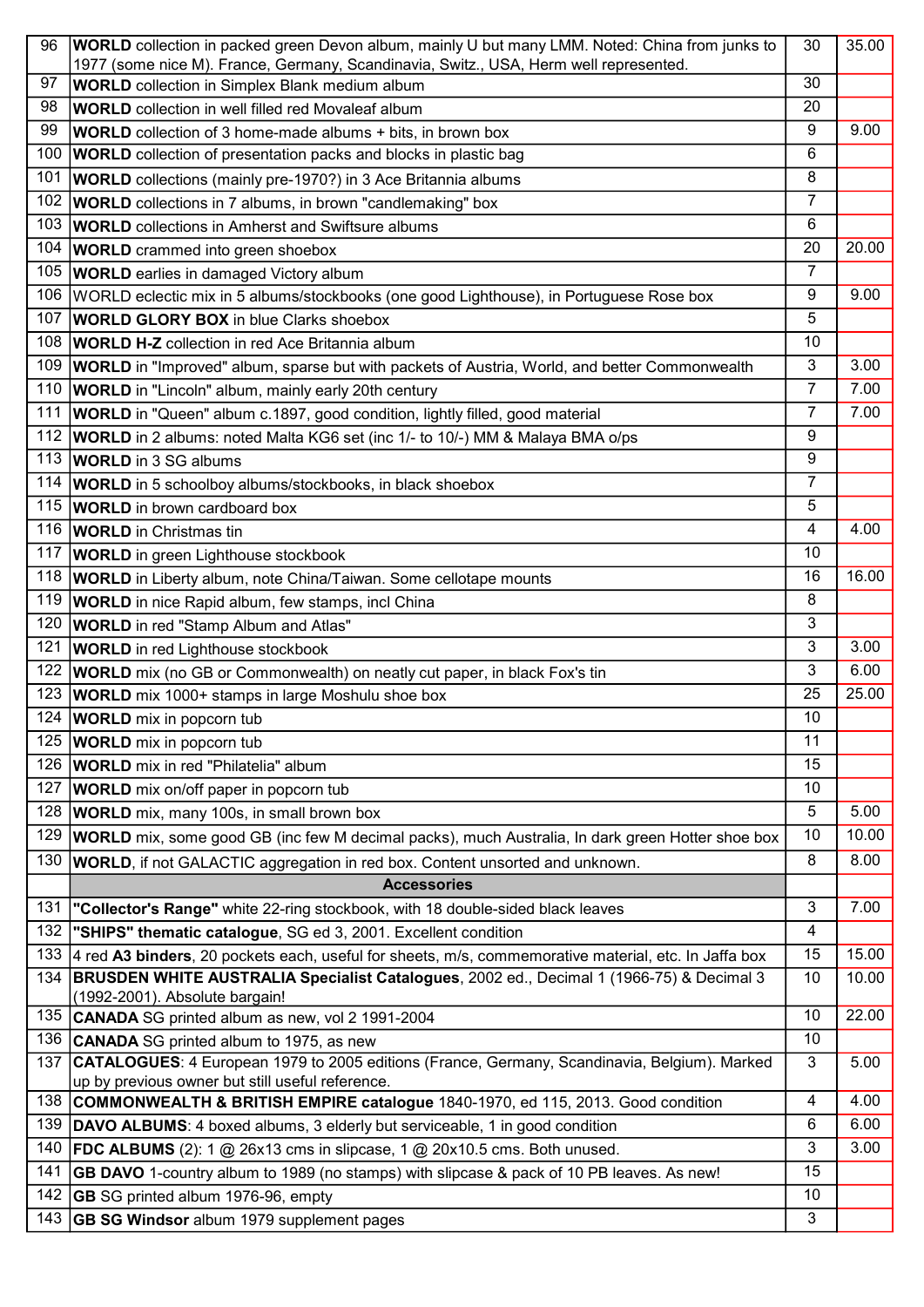| 144 | GB-orientated starter pack? SG GB Concise catalogue 2010, pack of 20 Universal white album                                                                                                     | 8              | 8.00  |
|-----|------------------------------------------------------------------------------------------------------------------------------------------------------------------------------------------------|----------------|-------|
|     | leaves SG 3872, misc other leaves, black backs & pockets, box of hinges, colour key, 3 lens loupe, and                                                                                         |                |       |
|     | more. In Torquay 2006 bag.                                                                                                                                                                     |                |       |
| 145 | <b>LIGHTHOUSE</b> unused green album cover, no leaves                                                                                                                                          | 10             | 16.00 |
| 146 | <b>LINDNER</b> padded 18-ring tan binder, about 40 double-sided cover pages, 2/side. RRP > $\epsilon$ 60. Unused                                                                               | 12             |       |
| 147 | LINDNER padded 18-ring tan binder, about 60 misc pages for stamps, booklets & sheets. Unused                                                                                                   | 12             | 12.00 |
| 148 | <b>LINDNER</b> padded 18-ring tan binder, over 40 double-sided cover pages, $3$ /side. RRP > $\epsilon$ 60. Unused                                                                             | 12             |       |
| 149 | SCOTT Countries of the World catalogue, 6 volume 2010 ed., all colour illustrated, absolute<br>bargain. BUT VERY HEAVY - BUYER COLLECTS!                                                       | 25             | 25.00 |
| 150 | <b>SG Catalogue BENELUX</b> (part 4) 2003, good condition                                                                                                                                      | 4              | 5.00  |
| 151 | <b>SG Catalogue CYPRUS, MALTA &amp; GIBRALTAR</b> 1st edition 2004, good condition                                                                                                             | 4              | 7.00  |
| 152 | <b>SG SENATOR STANDARD ALBUM</b> + 95 unused leaves, in slipcase                                                                                                                               | 6              | 6.00  |
| 153 | <b>STAMP COLLECTING BAG: literature of all sorts, inc old catalogues for Ireland, China, Hong Kong,</b>                                                                                        | 4              |       |
|     | Commonwealth East Africa, a large magnifier, & more.                                                                                                                                           |                |       |
| 154 | Stockbooks (2 x 16 side, probably unused) + file of 25 transparent pockets, in green flair bag                                                                                                 | 9              | 9.00  |
| 155 | WINDSOR GB album leaves, 100 untouched SG 0322 in buff document wallet. RRP about £40                                                                                                          | 8              | 9.00  |
|     | <b>Covers</b>                                                                                                                                                                                  |                |       |
|     | 156 A UNIQUE COVER - GUARANTEED! Canvas bag, mailed from Peru to a Mr C Gibson in Steep,<br>carrying 20xSG1765 (70c), 8xSG1767 (50c), & 1xSG1768 (40c), with multiple cachets.                 | $\overline{4}$ | 4.00  |
| 157 | <b>AUSTRALIA FDCs in 2 albums</b>                                                                                                                                                              | 10             | 10.00 |
| 158 | <b>CALDEY ISLAND</b> commemorative cover, bearing 16p stamp struck with CI cds, plus CI stamps                                                                                                 | 6              |       |
|     | depicting various holy places with CI strike of "2 AU 84". Unusual!                                                                                                                            |                |       |
| 159 | <b>FAROE ISLANDS: 68 covers in ice cream tub</b>                                                                                                                                               | 10             | 10.00 |
| 160 | <b>FORCES</b> front cover: 2*GB SG474 stamps, postmarked Egypt 1942, with censor stamp from Unit 635                                                                                           | 3              |       |
| 161 | <b>GB &amp; Australia FDCs, 50+ in red cover album</b>                                                                                                                                         | 8              |       |
| 162 | <b>GB 1973-79</b> FDCs, inc some presentation packs & PHQs, in cover album stc £80                                                                                                             | 12             |       |
| 163 | GB 1979-85: 2 black cover albums with FDCs, corrs. PHQ cards & (most) Presentation Packs - Police<br>to Pantomime Characters (SG1100-1307, ex SG1253 1984 London Conference). As new stc £385+ | 30             | 30.00 |
|     | 164 GB 8 FDCs 1974-81 with Petersfield cds, + 3 x 1/- International Response coupons, cds "CHISWICK"                                                                                           | 6              |       |
|     | B.O. 8 FE 64", in green ring binder                                                                                                                                                            |                |       |
| 165 | <b>GB</b> covers (mainly) in blue folder                                                                                                                                                       | 5              |       |
| 166 | <b>GB</b> covers and envelopes, inc House of Commons and Lords, & Archbishop of Canterbury.                                                                                                    | 3              | 8.00  |
|     | 167 GB covers with variety of cds, in brown "Cakes" cardboard box                                                                                                                              | 14             |       |
| 168 | <b>GB</b> covers: Instructional markings, London District Die cancels, & misc covers                                                                                                           | 5              | 5.00  |
| 169 | <b>GB</b> envelopes: recorded/signed for and registered/special delivery, in Mazola carton                                                                                                     | 10             | 10.00 |
| 170 | <b>GB FDCs</b> (over 130) in Nike shoebox                                                                                                                                                      | 10             |       |
| 171 | GB FDCs 1940-73 (100+) in SG Thames album. 1940 &1946 alone stc £100+                                                                                                                          | 45             |       |
| 172 | <b>GB FDCs 1987-96</b> (150), 2 Royal Mail albums in green "Jumper" bag                                                                                                                        | 38             |       |
| 173 | <b>GB FDCs 1990-1996</b> (66) in Royal Mail album, most/all cds Tallents House                                                                                                                 | 30             |       |
| 174 | <b>GB FDCs 1997-2002</b> (75) in Royal Mail album, most/all cds Tallents House                                                                                                                 | 35             |       |
| 175 | <b>GB FDCs 2003-2007</b> (89) in Royal Mail album, most/all cds Tallents House                                                                                                                 | 40             |       |
| 176 | GB FDCs 2008-2011 (70) in Royal Mail album, most/all cds Tallents House                                                                                                                        | 35             | 32.00 |
| 177 | <b>GB FDCs</b> in black Thames cover album                                                                                                                                                     | 5              |       |
| 178 | <b>GB FDCs, 44 from 1965-2004</b>                                                                                                                                                              | 3              | 3.00  |
| 179 | <b>GB FDCs1974-86</b> (165), 2 SG Thames albums, in Bachman Railway bag                                                                                                                        | 38             |       |
| 180 | <b>GB MILITARY FDCs</b> 1969-79, about 20 with variety of BFPO cds; also ~20 misc commem FDCs,                                                                                                 | 15             |       |
|     | some m/s, blocks, etc. In mauve wallet.                                                                                                                                                        |                |       |
| 181 | <b>GB QE2 FDCs: 79 in blue cover album</b>                                                                                                                                                     | 10             |       |
| 182 | GB RAILWAY 1972 covers - Jersey Eastern Railway Centenary & Bluebell Railway Fenchurch<br>Centenary cachet, plus 2 tickets                                                                     | 6              |       |
| 183 | <b>GUERNSEY</b> 1973-2001 FDC collection (90+) in 2 cover albums                                                                                                                               | 10             |       |
| 184 | <b>ISLE of MAN</b> 100 covers in green cover album                                                                                                                                             | 20             |       |
| 185 | Overseas regular mail and envelopes of foreign instructional markings, in white carton                                                                                                         | 8              |       |
| 186 | <b>POSTAGE DUE</b> envelopes: instructional, cachets, pd stamps, in Avocado tray                                                                                                               | 15             | 15.00 |
| 187 | POSTAL SLOGANS 1966-69: mainly small local publicity and national slogans, in Espana flat tray                                                                                                 | 4              | 4.00  |
| 188 | POSTAL SLOGANS 1966-69: small local publicity and national slogans, in Hotter shoebox                                                                                                          | 3              | 3.00  |
|     |                                                                                                                                                                                                |                |       |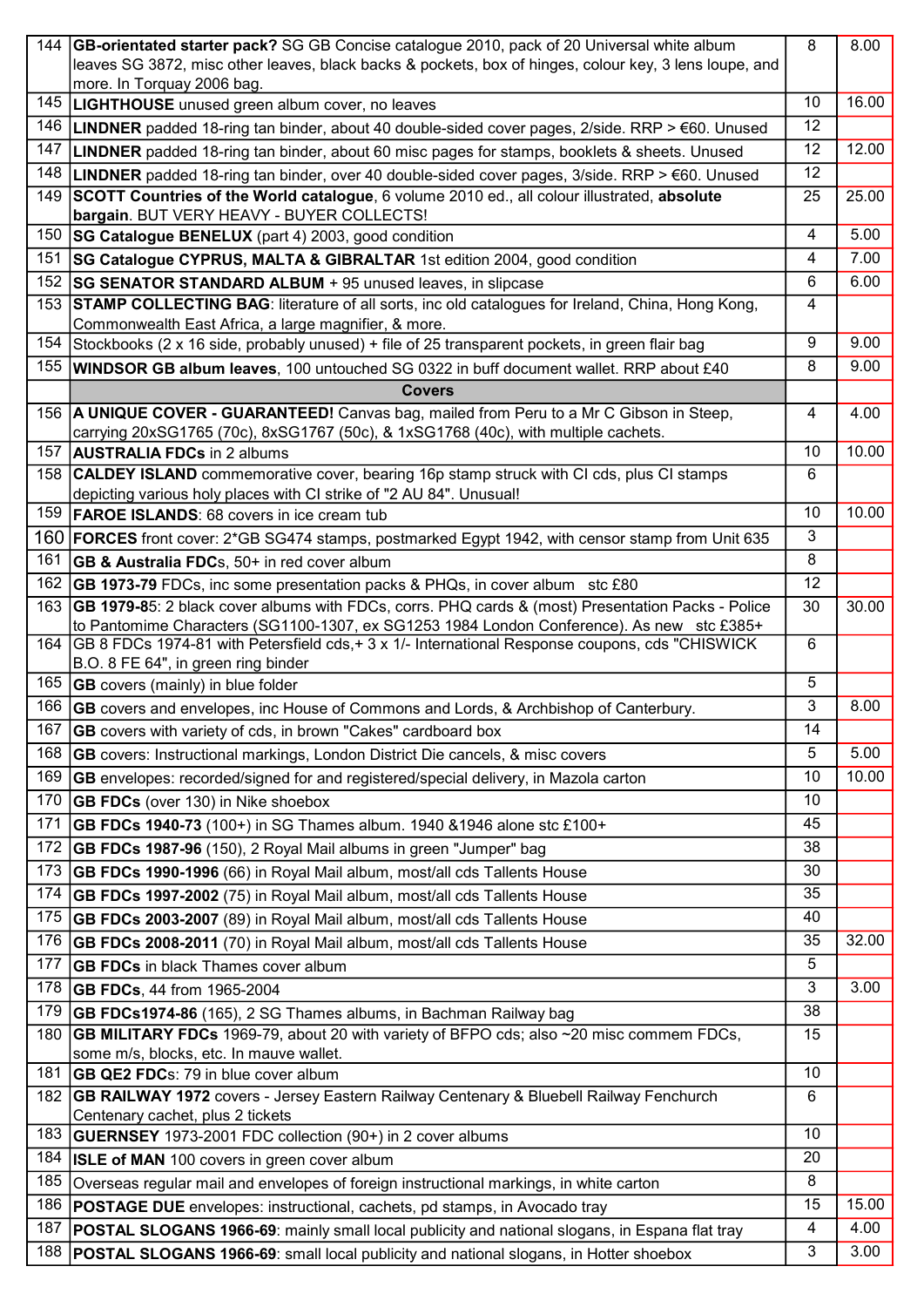| 189 | <b>RHODESIA</b> covers (not Zimbabwe) in Russell Hobbs box                                                                                                    | 15 | 15.00 |
|-----|---------------------------------------------------------------------------------------------------------------------------------------------------------------|----|-------|
| 190 | <b>SIR ALEX ROSE "Lively Lady"</b> commemorative cover. Struck with large cds 4 July 1958 and                                                                 | 3  | 6.00  |
|     | "PORTSMOUTH HANTS WELCOMES ALEX ROSE". Some foxing                                                                                                            |    |       |
| 191 | <b>SWEDEN FDCs 84 in arch file</b>                                                                                                                            | 35 |       |
| 192 | <b>USA FDCs</b> , about 90, in Hotter shoe box                                                                                                                | 10 |       |
| 193 | WORLD-WIDE assembly of covers, postcards, air letters, aerograms, registered, return-to-sender,                                                               | 12 | 10.00 |
|     | condolence (black rim), etc. Huge number, in large white box.                                                                                                 |    |       |
| 194 | <b>ZIMBABWE</b> covers (inc FDCs) + $m/s$ + M blocks, in white box                                                                                            | 15 | 32.00 |
|     | <b>Ephemera</b>                                                                                                                                               |    |       |
| 195 | <b>Whitworth"</b> de luxe wooden philatelic jigsaw, in absolutely pristine condition                                                                          | 8  | 8.00  |
|     | Literature                                                                                                                                                    |    |       |
| 196 | "Masterpieces of Engraving on Postage Stamps 1840-1940" (Robson Lowe 1943) + "Illustrated                                                                     | 3  | 5.00  |
|     | Catalogue of Victoria Collection of GB Line Engraved"                                                                                                         |    |       |
|     | <b>Postcards</b>                                                                                                                                              |    |       |
| 197 | Mix of b/w and colour, over 500, in brown box                                                                                                                 | 25 | 25.00 |
| 198 | Over 600 mainly GB & European, in Hotter shoe box                                                                                                             | 25 | 25.00 |
| 199 | Real photographic b/w postcards (8), showing groups of people c1905-20 fashion/piers (inc 5 x Willmett                                                        | 3  |       |
|     | of Hastings + 1 of Vichy)                                                                                                                                     |    |       |
|     | <b>Postal History</b>                                                                                                                                         |    |       |
| 200 | 1857 framed letter and envelope, Pouzages to Napoleon (Vendee). Superb example                                                                                | 16 |       |
| 201 | 1971 Isle of Wight strike mail, Vectis 8 sheets, with stamps and postmarks                                                                                    | 8  | 8.00  |
| 202 | 1971 Isle of Wight strike mail, Vectis trial sheets, blue 48 stamps and green 48 stamps                                                                       | 16 | 20.00 |
| 203 | 1971 Strike Posts on covers (12 different) with info                                                                                                          | 12 | 16.00 |
| 204 | <b>AUSTRALIA 1931</b> entire of 1st Official Air Mail flight Melbourne to London, with cds "SOUTH YARRA                                                       | 10 | 10.00 |
|     | VIC 22 AP 31", bearing 4 stamps at 1/11d stc A\$50                                                                                                            |    |       |
| 205 | AUSTRALIA 1931 entire of 2nd Official Air Mail flight Melbourne to London, with cds "M.O.O.                                                                   | 15 | 22.00 |
|     | Commerce House 15 MY 31", carrying 10 stamps at 3/31/2d (inc SG 106,16,17,20,21-23), and                                                                      |    |       |
|     | registered stc A\$80<br>206   AUSTRALIA 1931 entire of 2nd Official Air Mail flight Melbourne to London, with cds "M.O.O.                                     | 15 | 15.00 |
|     | Commerce House 15 MY 31", carrying 9 stamps at 2/41/2d (inc SG 105,6,18,20,21-23), and registered                                                             |    |       |
|     | stc A\$80                                                                                                                                                     |    |       |
| 207 | <b>AUSTRALIA to IoW 1931 ship post</b>                                                                                                                        | 5  | 5.00  |
|     | 208 <b>INDIA paid letter</b> to UK, with 1829 AND 1849 cancels. Foolscap size, covered in criss-cross writing                                                 | 5  | 10.00 |
|     | 209 <b>IoW 1847</b> Carisbrooke Receiving House mark in red, tied 1d red (2 letters, I & K), Newport, London, &                                               | 10 | 14.00 |
|     | Edinburgh cancels                                                                                                                                             |    |       |
| 210 | loW 1861 letter to London, tied by 1d red, Yarmouth loW 2 line arc slate stamp                                                                                | 18 |       |
| 211 | <b>IoW 1971</b> : 2 postal strike letters, from Vectis Postal Service                                                                                         | 3  | 7.00  |
| 212 | low Newport sub-post office                                                                                                                                   | 12 | 12.00 |
| 213 | low Parcel Post labels                                                                                                                                        | 8  | 15.00 |
| 214 | Isle of Wight: 25 old postcards with appropriate cancels on 12 well written up sheets, including the very                                                     | 36 | 60.00 |
|     | rare School Green. In blue binder, with spare sleeves                                                                                                         |    |       |
| 215 | POSTAL MECHANISATION 1970-2000: wide range of coded envelopes with a comprehensive                                                                            | 8  |       |
| 216 | reference catalogue, in large 'tray' carton                                                                                                                   | 3  |       |
| 217 | SLOGAN POSTMARKS 1966-90, on envelopes and in 7 albums, in white carton<br>SOUTH AFRICA 1900 WRECK MAIL: S.S.MEXICAN 31.3.1900, cds "OBSERVATORY RD CGH", and | 20 | 40.00 |
|     | in red "RECOVERED FROM WRECK OF MEXICAN".                                                                                                                     |    |       |
|     | <b>Postal Stationery</b>                                                                                                                                      |    |       |
| 218 | <b>1890 UNIFORM PENNY POSTAGE</b> envelope + card (unused). Quite rare                                                                                        | 4  | 4.00  |
|     | <b>Booklets and Miniature Sheets</b>                                                                                                                          |    |       |
|     | 219 <b>BELGIUM 1935 Francis of Taxis</b> m/s, issued 23rd May at the Brussels Philatelic Exhibition, UMM SG                                                   | 30 |       |
|     | MS688 stc £225                                                                                                                                                |    |       |
| 220 | CINDERELLAS: a Royal Mail 1980s stockbook with assorted exhibition sheets & reprints, booklet                                                                 | 8  | 22.00 |
|     | labels, etc., also a large maroon 22-ring album with remaindered uncatalogued collection of Arab states                                                       |    |       |
| 221 | GB booklet collection of 56, all different, with face value £75+, in brown stockbook                                                                          | 32 | 36.00 |
| 222 | <b>GERMANY</b> 1969-95 minisheets (10), UMM or FDC pmk stc £50+                                                                                               | 8  | 8.00  |
|     | <b>Thematics</b>                                                                                                                                              |    |       |
| 223 | <b>"CHARLES &amp; DIANA"</b> collection in large brown stockbook                                                                                              | 30 |       |
|     |                                                                                                                                                               |    |       |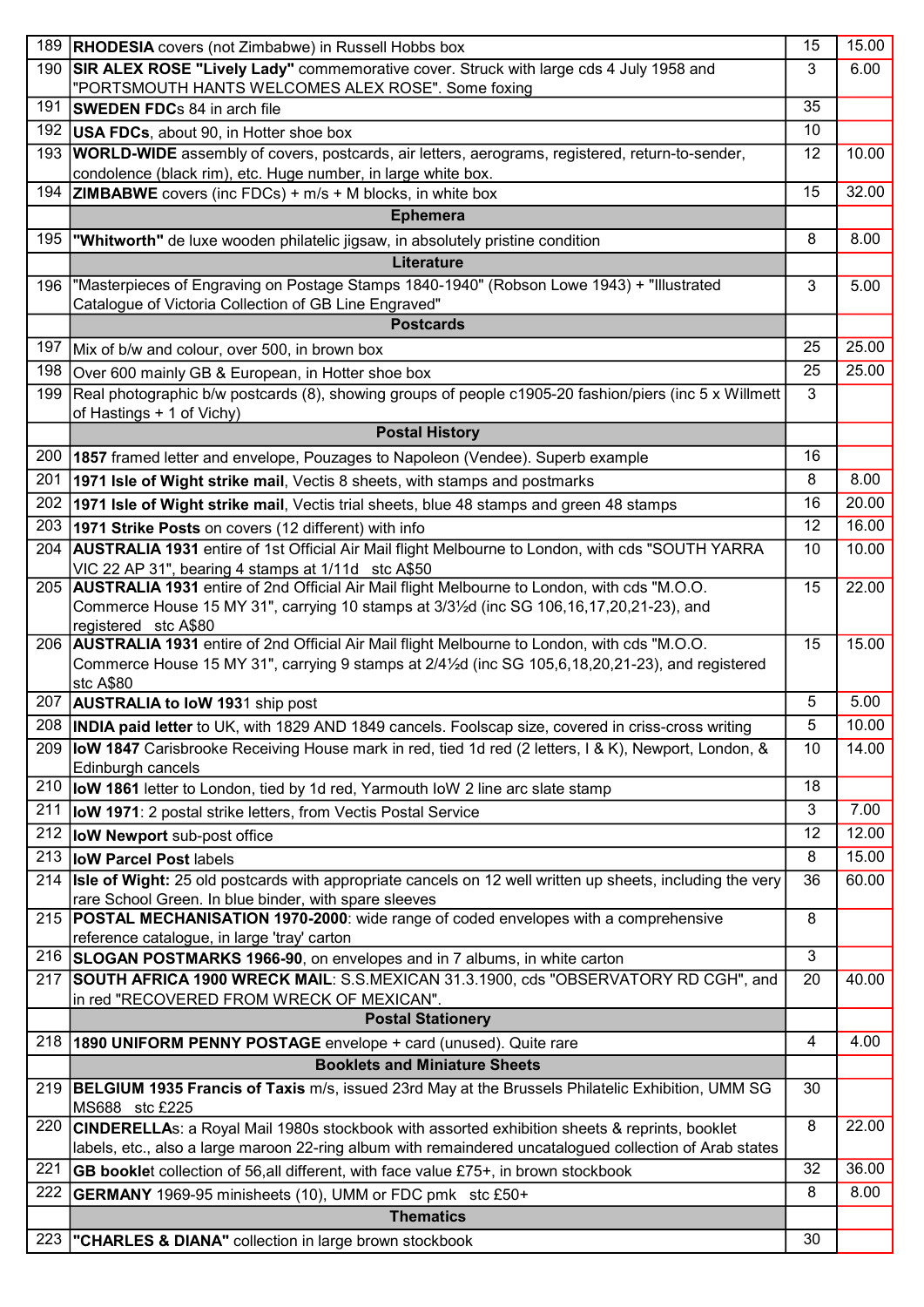|     | 224   DIANA MEMORIAL COLLECTION: a superb 1998 world collection of well presented FDCs and m/s,                                                            | 30             | 30.00 |
|-----|------------------------------------------------------------------------------------------------------------------------------------------------------------|----------------|-------|
|     | many with commemorative coins. 3 special binders in brown box.                                                                                             | 3              |       |
| 225 | <b>FOOTBALL</b> per St Vincent and Grenadines, +a Man U cover                                                                                              |                |       |
| 226 | FOOTBALL starter kit? Incl about 30 modern stamps, a souvenir programme, an FDC of the "Matthews"<br>Final", a Portsmouth FDC, etc. What fan could resist? | 3              |       |
| 227 | LOCOMOTIVE PHILATELICA collection in special album                                                                                                         | 5              |       |
| 228 | <b>ROYAL FAMILY:</b> a special binder, 11 FDCs, 3 with commem coins (inc 1x£5)                                                                             | 8              | 8.00  |
| 229 | ROYALTY collection, inc Diana, and Commemorative Crown (legal tender) issued for marriage of HRH                                                           | 6              |       |
|     | Prince of Wales to Lady Spencer                                                                                                                            |                |       |
|     | <b>Single Countries</b>                                                                                                                                    |                |       |
| 230 | <b>ANTIGUA</b> 1921 2/- purple and blue/blue, FM mult C 'CA' SG 58 stc £13                                                                                 | 3              | 3.00  |
| 231 | <b>ANTIGUA 1932</b> complete set LMM SG 81-90 stc £250                                                                                                     | 37             | 55.00 |
| 232 | <b>ASCENSION</b> 1963 "birds" set LMM SG 70-83 stc £70                                                                                                     | 14             | 14.00 |
| 233 | <b>ASCENSION</b> collection, mainly UM QE2                                                                                                                 | 3              | 5.00  |
| 234 | <b>AUSTRALIA 1937-89</b> substantial written up collection, in green Kingston album                                                                        | 30             |       |
| 235 | <b>AUSTRALIA</b> all periods selection on sheets                                                                                                           | 15             | 28.00 |
| 236 | <b>AUSTRALIA</b> from 1966 (\$ currency), mass of stamps + some presentation packs. Van Dal shoe box                                                       | 12             | 12.00 |
| 237 | <b>AUSTRALIA</b> in 2 large stockbooks, mainly modern, duplicates, in Moillard box                                                                         | 15             | 15.00 |
| 238 | <b>AUSTRALIA</b> to 1965 (£ currency), inc M blocks & sheets, also gutter pair of KG6 £1 SG 178 (foxing). In                                               | 20             | 35.00 |
|     | lime green Hotter shoe box                                                                                                                                 |                |       |
| 239 | <b>AUSTRALIA</b> used collection (many hundreds) in pale blue stockbook                                                                                    | 10             | 10.00 |
| 240 | <b>AUSTRALIAN ANTARCTIC TERRITORY M issues on Hagner</b>                                                                                                   | 6              | 8.00  |
| 241 | <b>AUSTRIA</b> collection (good range of earlies, specials, newspaper) in olive-green album                                                                | 10             |       |
| 242 | <b>BAHAMAS</b> 1882 1/- green U crown 'CA' SG 44A stc £48                                                                                                  | 9.5            | 10.00 |
| 243 | <b>BAHAMAS</b> 1912 1d rose FM mult c 'CA' SG 82B stc £11                                                                                                  | 3              | 3.00  |
| 244 | <b>BARBADOS</b> 1873 (1/2d) green, pf. 15x14 <sup>3</sup> /4 GU "large star" SG58 stc£29                                                                   | 5.5            | 5.50  |
| 245 | <b>BARBADOS</b> 1892 8d orange & ultramarine FU "CA" SG 112 stc £32                                                                                        | 6.5            | 7.00  |
| 246 |                                                                                                                                                            | 7.5            | 8.00  |
| 247 | <b>BARBADOS</b> 1897 8d orange & ultramarine Diamond Jubilee VFM SG 122 stc £25                                                                            | $\overline{7}$ | 26.00 |
|     | <b>BELGIAN CONGO</b> 1894-1960: about 130 stamps (+ dups) on stockcards stc £65                                                                            | 30             |       |
|     | 248   BELGIUM "Epaulettes" stc £200                                                                                                                        | 50             |       |
| 249 | <b>BELGIUM</b> "Leopolds" stc £450                                                                                                                         |                |       |
| 250 | <b>BELGIUM: 1000s mainly FU in a Scottish Shortbread tin</b>                                                                                               | 12             | 12.00 |
| 251 | <b>BERMUDA</b> 1886 2d blue M (some gum toning) "CA" SG 25 stc £75                                                                                         | 15             |       |
| 252 | BERMUDA 1903 6d bright mauve FU "CC" SG 10A stc £22                                                                                                        | 4.5            | 4.50  |
| 253 | BERMUDA 1907 2d grey & orange FU "MC CA" SG 39 stc £10                                                                                                     | 3              | 3.00  |
| 254 | <b>BOHEMIA &amp; MORAVIA</b> on 3 pages                                                                                                                    | 5              |       |
| 255 | <b>BRITISH ANTARCTIC TERRITORY UMM selection on Hagner</b>                                                                                                 | 10             | 12.00 |
| 256 | <b>BRITISH HONDURAS</b> 1900 5c grey-black and ultramarine/blue M "CA" SG 55 stc £23                                                                       | 7              |       |
| 257 | BRITISH HONDURAS 1908 2c carmine UMM(?) 'MCA' SG 96 stc £19                                                                                                | 6              |       |
| 258 | <b>BRITISH SOLOMON ISLANDS</b> selection in small pictorial stockbook                                                                                      | 8              | 8.00  |
| 259 | <b>CANADA</b> collection in black Senator Medium album                                                                                                     | 15             |       |
| 260 | <b>CANADA</b> mix of U stamps, all reigns. Good selection                                                                                                  | 3              |       |
| 261 | <b>CANADA</b> to 1978, in red Senator album                                                                                                                | 12             |       |
| 262 | CANADA used collection from 1870, many hundreds, in pictorial stockbook                                                                                    | 12             | 12.00 |
| 263 | CAPE OF GOOD HOPE 1875 1/2d grey-black M 'CC' SG 28 stc £40                                                                                                | 12             |       |
| 264 | CAPE OF GOOD HOPE 1882 1/2d grey-black M 'CA' SG 40A stc £45                                                                                               | 13.5           |       |
| 265 | CAPE OF GOOD HOPE 1882 3d pale claret M SG 43 stc £13                                                                                                      | 4              |       |
| 266 | CAPE OF GOOD HOPE 1898 3d bright magenta M wmk 13 SG 64 stc £21                                                                                            | 6              |       |
| 267 | CEYLON 1872-1899 QV on stocksheet, 150+ many duplicates (especially SG 187)                                                                                | 10             | 12.00 |
| 268 | CEYLON 1903-35 KE7 & KG5, 200 on stocksheet, + many duplicates                                                                                             | 15             |       |
| 269 | <b>COOK ISLANDS:</b> 9 x SG 414, 9 x SG 415, & I6 x SG 416, all UMM                                                                                        | 4              |       |
| 270 | <b>CUBA:</b> an enigma! Block of 5 (+ tab) pre-cancelled stamps with space themes, showing year 1939                                                       | 3              | 3.00  |
| 271 | CYPRUS 1881 2pi blue, GU 'CC' SG 13 stc £35                                                                                                                | $\overline{7}$ | 12.00 |
| 272 | CYPRUS 1938 3/4 piastre black & violet FM SG 153 + 2 <sup>1</sup> / <sub>2</sub> piastre ultramarine M SG 156 (stc £67)                                    | 20             |       |
|     |                                                                                                                                                            |                |       |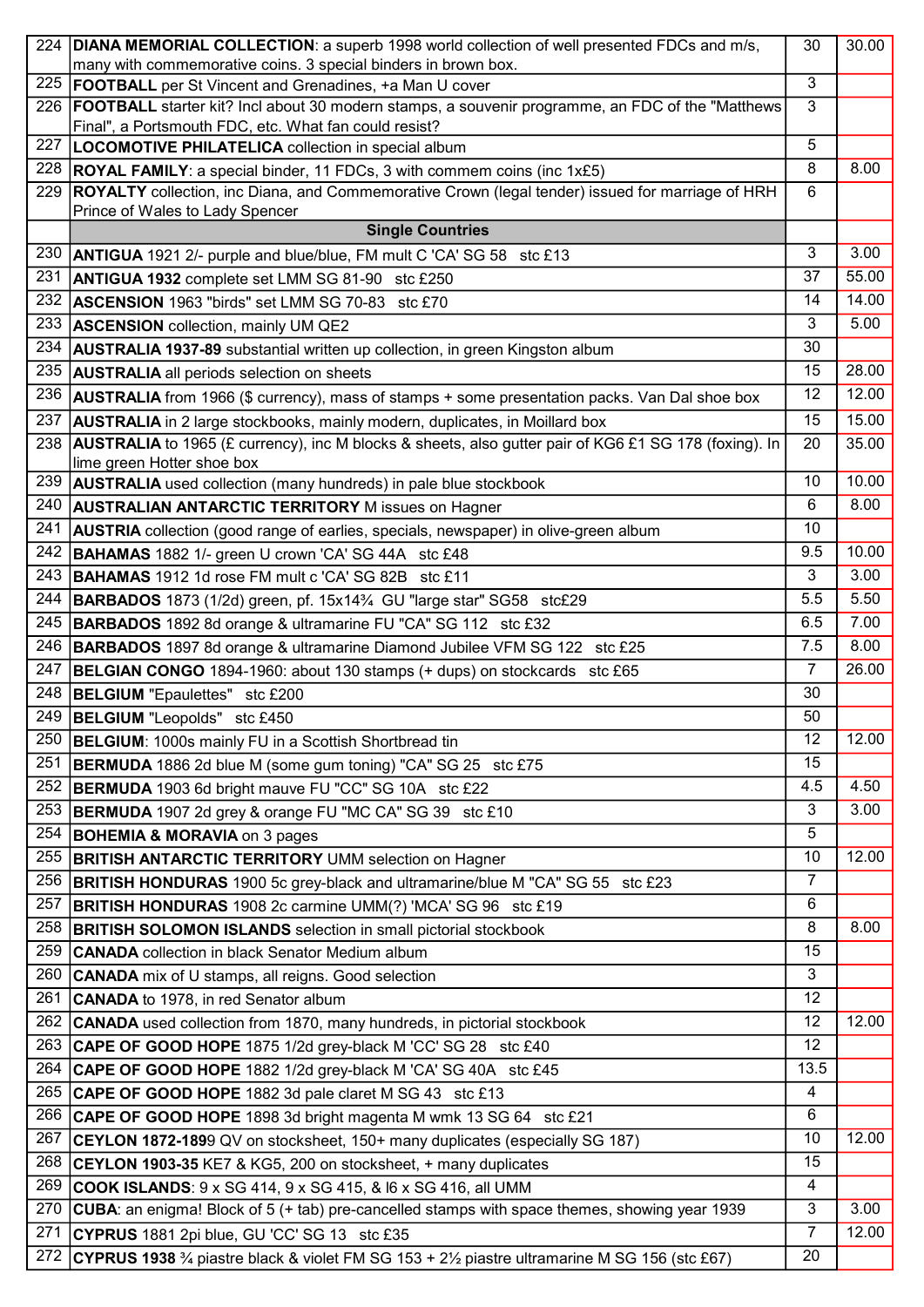| 273 | CYPRUS 1955 on card, LMM SG 170-184                                                                                                           | $\overline{4}$ | 8.00  |
|-----|-----------------------------------------------------------------------------------------------------------------------------------------------|----------------|-------|
| 274 | CZECHOSLOVAKIA inc 32 pages, 2 large bags off paper, a Cinderella sheet of space achievements,                                                | 10             | 10.00 |
|     | selection of 1919-21 on stockcards, little duplication. In brown box                                                                          |                |       |
| 275 | DANZIG on pages                                                                                                                               | 5              | 5.00  |
| 276 | <b>DENMARK</b> on pages                                                                                                                       | 5              |       |
| 277 | <b>DOMINICA</b> 1938 LMM SG 99-108a, + SG 109 stc £89                                                                                         | 17             | 15.00 |
| 278 | <b>DUTCH EAST INDIES</b> collection, about 100 stamps on pages and in bags                                                                    | 6              |       |
| 279 | FALKLAND ISLANDS 1933 "Centenary of British Administration" 1/2d - 1/- LMM SG 127-134 stc £245                                                | 45             | 30.00 |
| 280 | (but damage on 1/-)<br><b>FRANCE</b> 2 Silver stamps (Marianne & Football) stc £48                                                            | 15             |       |
| 281 |                                                                                                                                               | 4              |       |
| 282 | <b>FRANCE</b> 90 U pictorials, all different, on 2 sides of card<br><b>FRANCE</b> Art stc £75                                                 | 15             |       |
| 283 |                                                                                                                                               | 60             |       |
| 284 | <b>FRANCE</b> on stockcards in blue folder                                                                                                    | 3.5            | 4.00  |
|     | <b>GAMBIA</b> 1898 4d brown & blue U 'CA' (possibly M no gum) SG 42 stc £35                                                                   | 60             | 60.00 |
| 285 | <b>GERMANY</b> 1872-1945 in well filled SCOTT printed album                                                                                   |                |       |
| 286 | GERMANY 1902 "Germania" set 2-80pf SG67-76, & 1M GPO Berlin SG77A. All UMM, stc £730                                                          | 80             | 50.00 |
| 287 | GERMANY 1980-2000 in Lighthouse hingeless album, well populated to 1990, mainly UMM                                                           | 40             | 40.00 |
| 288 | <b>GERMANY 1990-2000: 3 stocksheets of about 150 stamps, slight duplication</b>                                                               | 4              | 4.00  |
| 289 | <b>GERMANY</b> 1993-97: 5 x UMM Tourist scene sets in SG2529-2808                                                                             | 6              | 5.00  |
| 290 | <b>GERMANY</b> M collection, inc m/s, in blue 16-side Lighthouse stockbook                                                                    | 10             | 10.00 |
| 291 | <b>GERMANY</b> mainly 3rd Reich on old stockbook leaves                                                                                       | 3              | 3.00  |
| 292 | <b>GERMANY</b> modern covers & presentation cards                                                                                             | 3              | 3.00  |
| 293 | <b>GERMANY</b> modern in envelopes, mainly UMM                                                                                                | 10             |       |
| 294 | <b>GERMANY</b> modern on piece                                                                                                                | 10             |       |
| 295 | <b>GIBRALTAR</b> 1889 25c on 2 <sup>1</sup> / <sub>2</sub> d bright blue M (hinge remains) SG 18 stc £29                                      | 6              | 6.00  |
| 296 | GIBRALTAR 1889 5c on 1/2d green M SG 15 stc £14                                                                                               | 3.5            | 3.50  |
| 297 | GIBRALTAR 1960 on card, MM SG 160-170                                                                                                         | 5              | 6.00  |
|     |                                                                                                                                               |                |       |
|     | <b>Great Britain</b>                                                                                                                          |                |       |
| 298 | 1887-1970 M&U collection inc regionals, in blue Abria stockbook                                                                               | 30             |       |
| 299 | 1955 WILDING definitives, watermark 165, 17 values MM SG 540-556 (ex 543b, only 20p) stc £160                                                 | 45             |       |
| 300 | 1983 Collector's pack stc £25                                                                                                                 | 4              |       |
| 301 |                                                                                                                                               | 6              | 6.00  |
| 302 | 1984 Collector's pack stc £38<br>1986 Collector's pack stc £37                                                                                | 6              | 6.00  |
| 303 |                                                                                                                                               | 5              | 5.00  |
| 304 | 1987 Special-Stamps Year Book, still sealed<br>An interesting 'collection'! home-made album (all reigns), small album (KG6/QE2 defs), various | 12             |       |
|     | presentation packs (face value £5), covers, KE7/KG5 postcards, KG6 6d air letter. In brown box.                                               |                |       |
| 305 | <b>Blocks</b> of M defs & commems, mainly pre-decimal but some post. In vgc Lighthouse Block album                                            | 5              | 5.00  |
| 306 | <b>CHANNEL ISLANDS and ISLE of MAN</b> to 1988, in red Byron album, all nicely written up                                                     | 20             |       |
| 307 | <b>CHANNEL ISLES &amp; ISLE OF MAN, mainly UMM, in green stockbook</b>                                                                        | 15             |       |
| 308 | CHEAP POSTAGE: variety of booklets, face value £50+, in transparent plastic box                                                               | 20             | 30.00 |
| 309 | <b>DECIMAL Mint</b> collection, incl some blocks, with face value £12+, in blue Netto stockbook                                               | 5              | 5.00  |
| 310 | <b>DECIMAL PRESENTATION PACKS, high face value, + few FDCs, in black folder</b>                                                               | 30             | 30.00 |
| 311 | Definitives + Regionals, M & U, in plastic bag                                                                                                | 10             |       |
| 312 | Duplicated mostly QE2 Commems, in bulky brown PALMA binder                                                                                    | 10             |       |
| 313 | Ex-dealers mixed (but mainly M) collection in RAF Museum ring binder                                                                          | $\overline{7}$ |       |
| 314 | <b>GB</b> U on stock sheets in blue folder & black binder                                                                                     | 10             |       |
| 315 | <b>GUERNSEY</b> 1974-76 selection of 24 stamps, inc wild flowers & lighthouses, all UMM                                                       | 3              |       |
| 316 | GUERNSEY DAVO hingeless album to 1996, with slipcase stc £250                                                                                 | 25             | 25.00 |
| 317 | KE7 1902 1/2d 1d 2d 2x21/2d 3d 4d 6d 1/- in SG215-259. All UMM, stc lowest £270 (DAMAGED!)                                                    | 30             | 10.00 |
| 318 | <b>KE7 1911</b> 5/- carmine GU SG 318 stc £200 (possibly SG 263 stc £220)                                                                     | 20             | 40.00 |
| 319 | KE7 1911 5/- carmine GU SG 318 stc £200 (possibly SG 263 stc £220)                                                                            | 20             | 20.00 |
| 320 | KG5 duplicated low values, in shoe box                                                                                                        | $\overline{4}$ |       |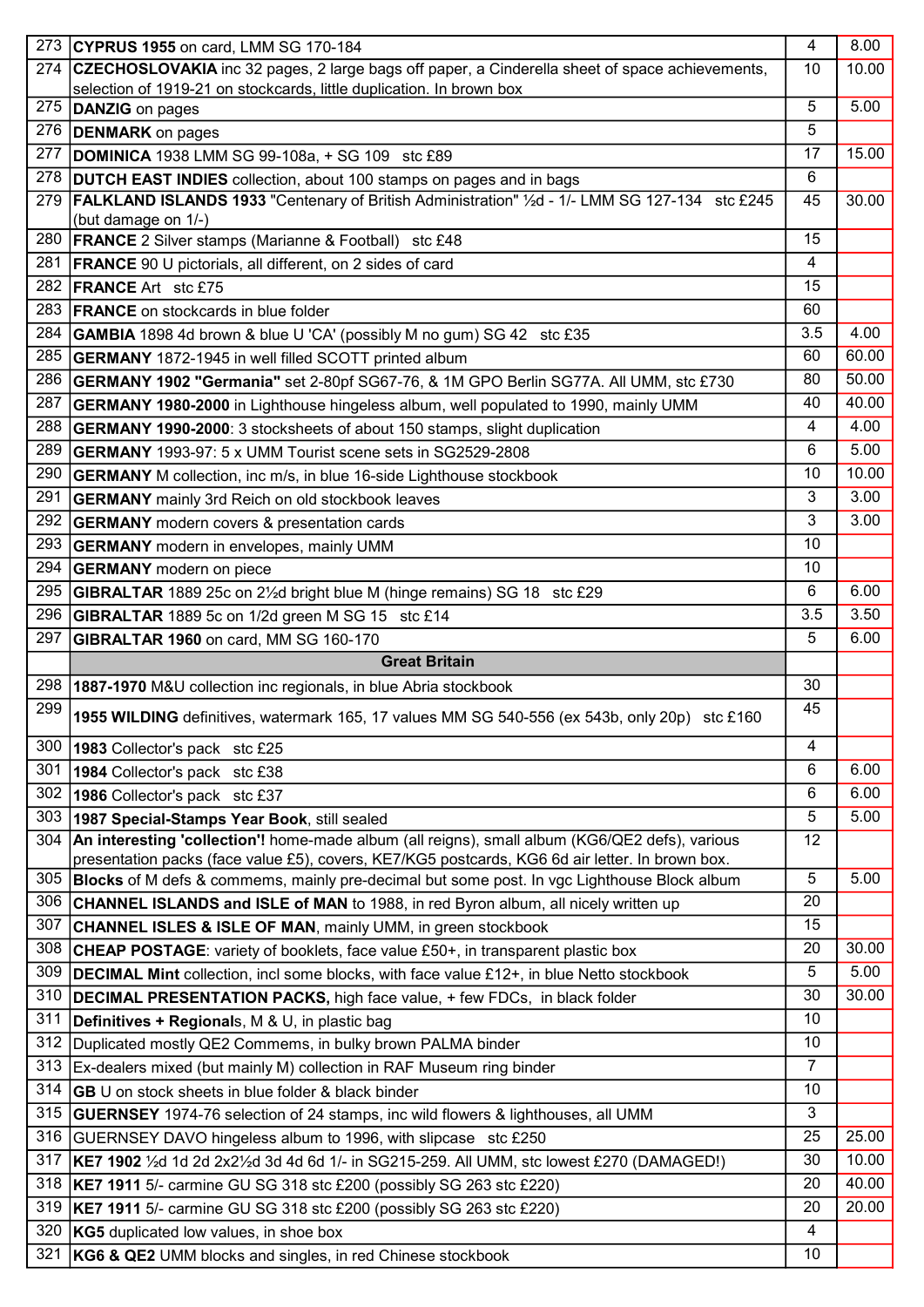| 322 | $ KG6$ defs $\frac{1}{2}d - 3d$ (9 all M) + Morocco overprints $\frac{1}{2}d - 2\frac{1}{2}d$ (5) on stockcard                                                                                            | 5   |       |
|-----|-----------------------------------------------------------------------------------------------------------------------------------------------------------------------------------------------------------|-----|-------|
|     | 323 KG6 Silver Wedding blocks of 6, UPU blocks of 4, 2 <sup>1/2</sup> d Olympic block of 6, 3d Reconstruction (2 blocks<br>of 6). All UMM, in small red stockbook stc £15+                                | 3   |       |
| 324 | KG6: Silver Wedding album (empty/unused?), packs of low value defs, UPU (16? sets of 4), Olympic<br>Games (18 sets of 4), Festival of Britain (15 sets of 2), also London Exhibition (6 souvenir sheets). | 20  |       |
| 325 | <b>LUNDY ISLAND</b> 25 M + Stroma on card                                                                                                                                                                 | 3   | 3.00  |
| 326 | <b>MACHIN</b> mountain in popcorn tub                                                                                                                                                                     | 15  |       |
| 327 | Masses on Hagners in large moss-green binder                                                                                                                                                              | 25  | 25.00 |
| 328 | Mint collection in 2 vgc Netto stockbooks                                                                                                                                                                 | 11  |       |
| 329 | Mint sets + booklets + presentation packs, face value £30+                                                                                                                                                | 15  | 15.00 |
| 330 | Mixed collection: 32 covers, 2 sparse albums, 3 presentation packs, and several M sets,                                                                                                                   | 5   |       |
| 331 | <b>PHQ</b> cards, 140 (most unused) in small wooden box                                                                                                                                                   | 5   | 12.00 |
| 332 | <b>PINK FLOYD m/s</b>                                                                                                                                                                                     | 5   |       |
| 333 | <b>POSTAGE DUES</b> 1/2d - 1/- on card, many duplicates but unchecked for watermarks                                                                                                                      | 15  |       |
| 334 | <b>PRE-DECIMAL</b> collection in black binder                                                                                                                                                             | 10  |       |
| 335 | <b>PRE-DECIMAL QE2 sheets</b> , 33 different complete & partial (+ dups), in red A3 binder                                                                                                                | 10  |       |
| 336 | Presentation Packs (14) in clear plastic box stc £66.50                                                                                                                                                   | 20  |       |
| 337 | <b>QE2</b> (mostly) incl £9 M decimal postage                                                                                                                                                             | 15  |       |
| 338 | <b>QE2</b> about 1500 in packed red stockbook                                                                                                                                                             | 20  |       |
| 339 | <b>QE2</b> large quantity incl M high values and Wilding blocks, in red stockbook                                                                                                                         | 20  |       |
| 340 | <b>QE2</b> M & U in red binder                                                                                                                                                                            | 6   |       |
| 341 | <b>QE2</b> M decimal defs and commems, 1970-82, in red Windsor album                                                                                                                                      | 35  |       |
| 342 | <b>QE2</b> U&M in red stockbook                                                                                                                                                                           | 10  | 10.00 |
| 343 | <b>QE2</b> UMM in 36 booklets, face value £48, in brown box                                                                                                                                               | 19  | 16.00 |
| 344 | QV - modern in red Simplex Medium album                                                                                                                                                                   | 20  | 18.00 |
| 345 | <b>QV</b> 1883/4 high values SG 193/195/196 stc £1000                                                                                                                                                     | 50  |       |
| 346 | <b>QV 1d REDS:</b> 10 covers/entires with imperfs (some good clear cancels), + stockcard with 10 imperfs -                                                                                                | 10  | 30.00 |
|     | all with black Maltese Cross                                                                                                                                                                              |     |       |
| 347 | <b>QV 1d REDs:</b> 9 different plates (85/89/112/122/134/146/150/154/221) stc £50                                                                                                                         | 10  | 10.00 |
|     | 348 QV 21/2p rose SG 141 plate 14 stc £85                                                                                                                                                                 | 10  | 22.00 |
|     | 349 <b>QV</b> overprints SG O3 & O42 stc £21                                                                                                                                                              | 3   | 5.00  |
|     | 350 QV UMM: 1887 Jubilee set 1/2d-10d SG197-210, 1900 1/- SG214, & 1881 1d SG172. stc lowest £360                                                                                                         | 40  | 55.00 |
|     | <b>Single Countries (continued)</b>                                                                                                                                                                       |     |       |
| 351 | <b>GREECE</b> on pages                                                                                                                                                                                    | 10  |       |
| 352 | <b>HONG KONG</b> 1938 \$2 red-orange & green U SG 157 stc £42                                                                                                                                             | 6   |       |
| 353 | <b>HONG KONG</b> 1954 65c grey FU SG 186 stc £19                                                                                                                                                          | 3.5 | 3.00  |
| 354 | <b>HUNGARY</b> on pages                                                                                                                                                                                   | 10  |       |
| 355 | <b>INDIA KG5 &amp; KG6</b> in popcorn tub                                                                                                                                                                 | 10  |       |
| 356 | <b>INDIA</b> to 1950 M & U collection in blue stockbook                                                                                                                                                   | 20  |       |
| 357 | <b>IRAQ</b> on pages                                                                                                                                                                                      | 5   |       |
| 358 | <b>IRELAND</b> 1937 2/6d emerald green M (some gum toning), watermark 10, SG 102 stc £160                                                                                                                 | 20  | 30.00 |
| 359 | <b>IRELAND</b> 1950 Holy Year set FM SG 149-151 stc £13                                                                                                                                                   | 3   |       |
| 360 | <b>IRELAND</b> 1991-97: 5 year books in silver box                                                                                                                                                        | 20  |       |
| 361 | <b>IRELAND</b> on 20 pages                                                                                                                                                                                | 5   | 20.00 |
| 362 | JAMAICA 1906 6d dull orange M SG 51 stc £17                                                                                                                                                               | 4.5 |       |
| 363 | K.U.T. 1948 & 1952 KG6 Royal Silver Wedding & Royal Visit in 7 blocks of 4 + strip of 5, all UMM                                                                                                          | 3   | 3.00  |
| 364 | K.U.T. 1949 UPU marginal blocks of 4 UMM in plastic pocket                                                                                                                                                | 3   | 3.00  |
| 365 |                                                                                                                                                                                                           | 4   |       |
| 366 | <b>K.U.T. 1954</b> £1 stamp LMM SG 180 stc £19<br>KENYA: postage due values on commercial cover to Nairobi, April1982 (D29/D30/D36/D38/D40 -                                                              | 10  | 12.00 |
|     | $5/10/20/40c + 1/-$                                                                                                                                                                                       |     |       |
| 367 | <b>LICHTENSTEIN</b> on pages                                                                                                                                                                              | 3   |       |
|     | 368  LUXEMBOURG on 3 pages                                                                                                                                                                                | 3   |       |
| 369 | MALAYA PAHANG 1937 6c scarlet M SG 34 (stc £32) + 1941 15c ultramarine M SG 39 (stc £45)                                                                                                                  | 23  |       |
| 370 | MALAYA PENANG 1957 \$1 ultramarine & reddish purple UMM SG 52 stc £15                                                                                                                                     | 5   | 5.00  |